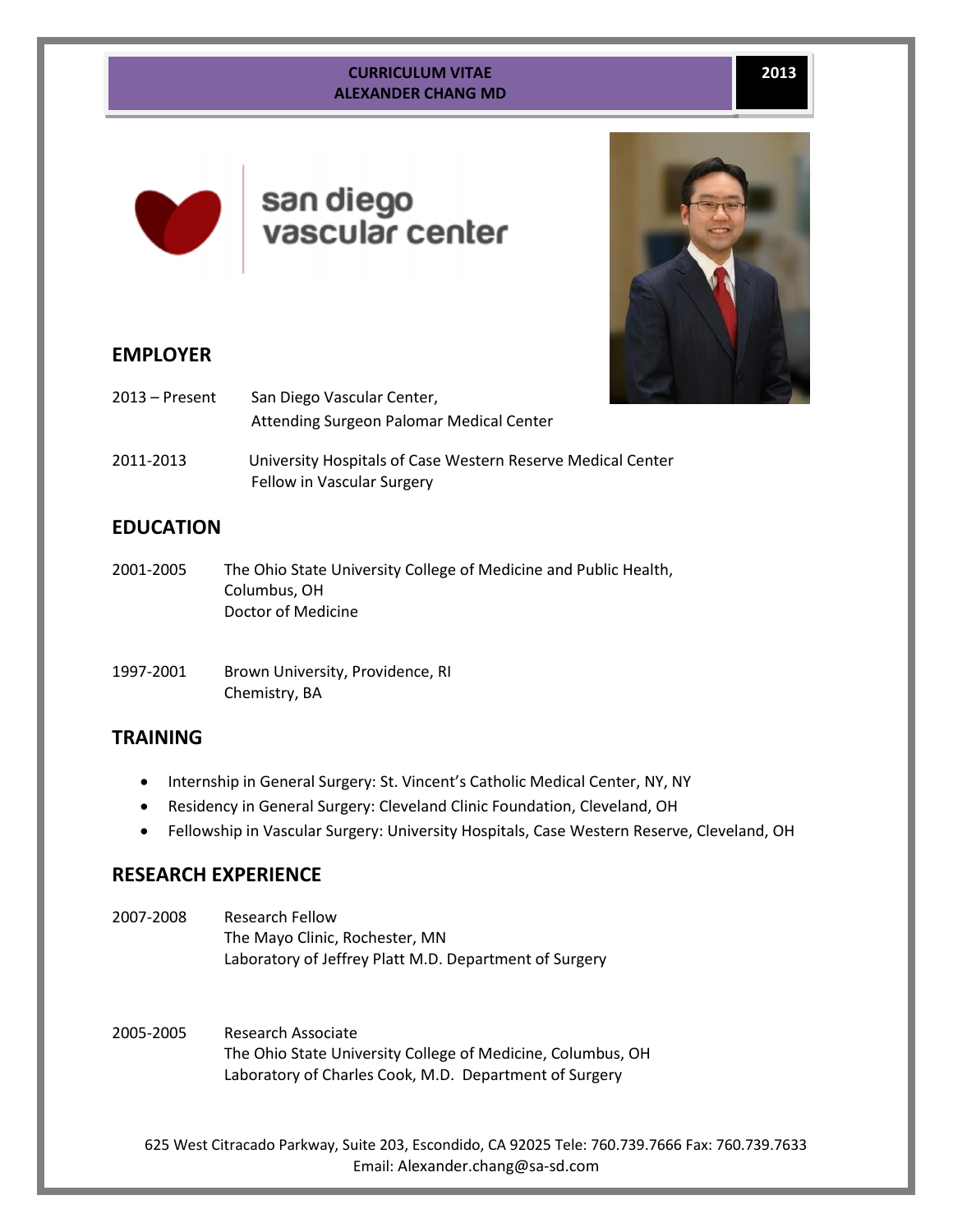2000-2000 Research Associate The Ohio State Univesity College of Medicine, Columbus, OH Laboratory of Charles Cook, M.D. Department of Surgery

1999-1999 Research Associate Brown University, Providence, RI Laboratory of Jim Doll, Ph.D. Department of Chemistry

#### **PUBLICATIONS and PRESENTATIONS**

- In Press "Antiviral prevention of sepsis induced cytomegalovirus reactivation in immunocompetent mice" Antiviral Research. 2009. Meghan R. Forster, Joanne Trgovcich, Peter Zimmerman, Alexander Chang, Cortland Miller, Paul Klenerman, Charles H. Cook.
- July 2009 "The Role of Antibodies in Transplantation." Transplantation Reviews. Volume 23, Issue 24, Pg 191-198 Alexander Chang M.D., Jeffrey Platt M.D.
- October 2009 "Comparison of Paraplegia Risk Management after Endovascular Stent Repair of Descending Thoracic Aortic Aneurysms." Fatima L. Salas M.D., M.P.H, Pasquale M. Cirullo, M.D., Alexander Chang M.D. Poster Presentation: American Society Anesthesiology Oct 2009, New Orleans, LA
- March 2005 "Reactivation of Latent Murine Cytomegalovirus with Allogeneic Stimulation from Skin Transplantion." Poster Presentation: OSUMC graduate and postgraduate research day, Columbus, OH

## **CERTIFICATIONS**

ATLS, ACLS, BLS

625 West Citracado Parkway, Suite 203, Escondido, CA 92025 Tele: 760.739.7666 Fax: 760.739.7633 Email: Alexander.chang@sa-sd.com